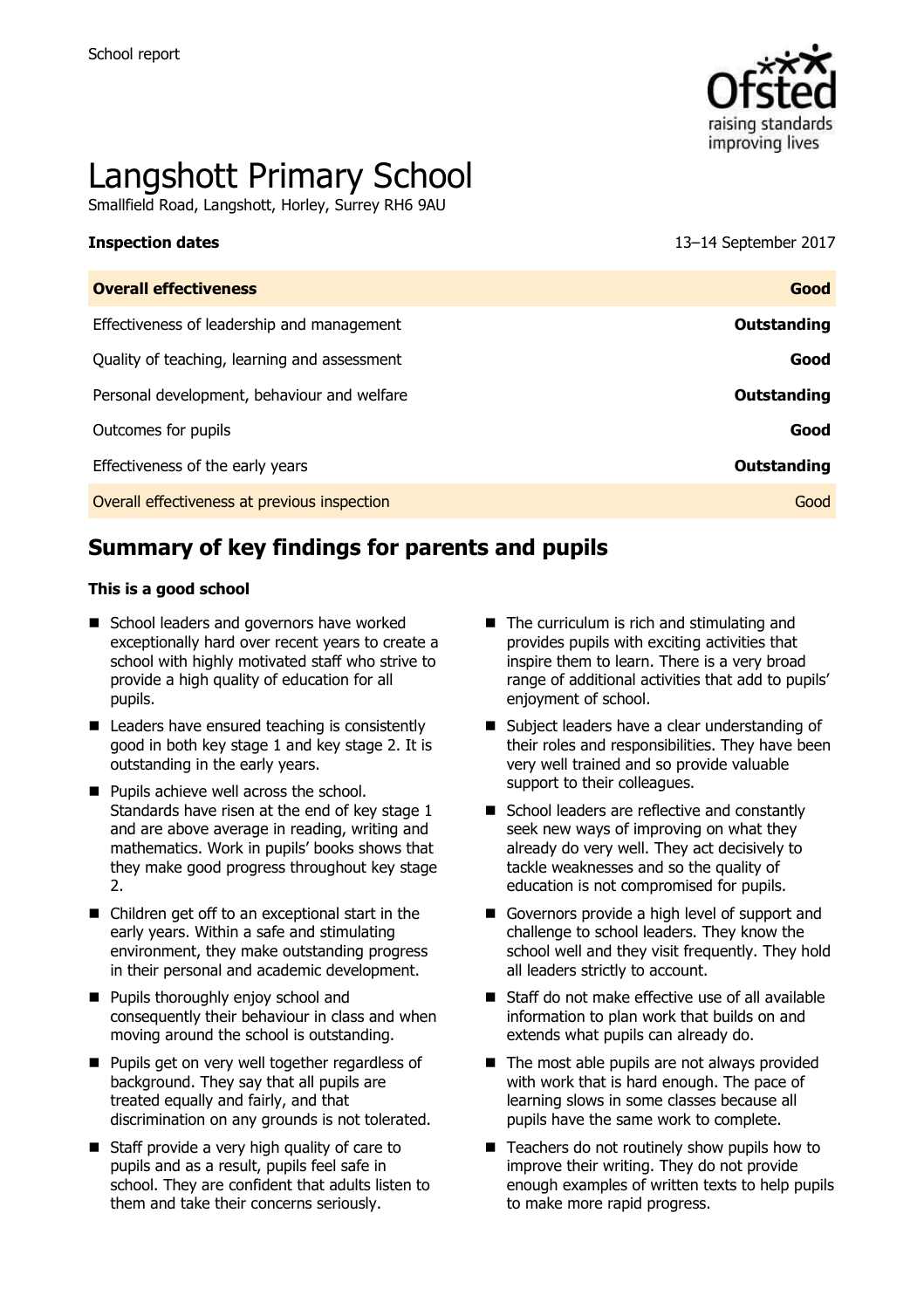

# **Full report**

### **What does the school need to do to improve further?**

- **IMPROVE the quality of teaching and raise pupils' standards further by ensuring that:** 
	- all teachers make effective use of all available information about pupils' learning and progress to provide work that is more closely matched to pupils' needs and abilities
	- the most able pupils have challenging work
	- teachers explicitly show pupils how to construct their writing, for example by providing examples which illustrate the particular features of language and grammar that they want pupils to learn.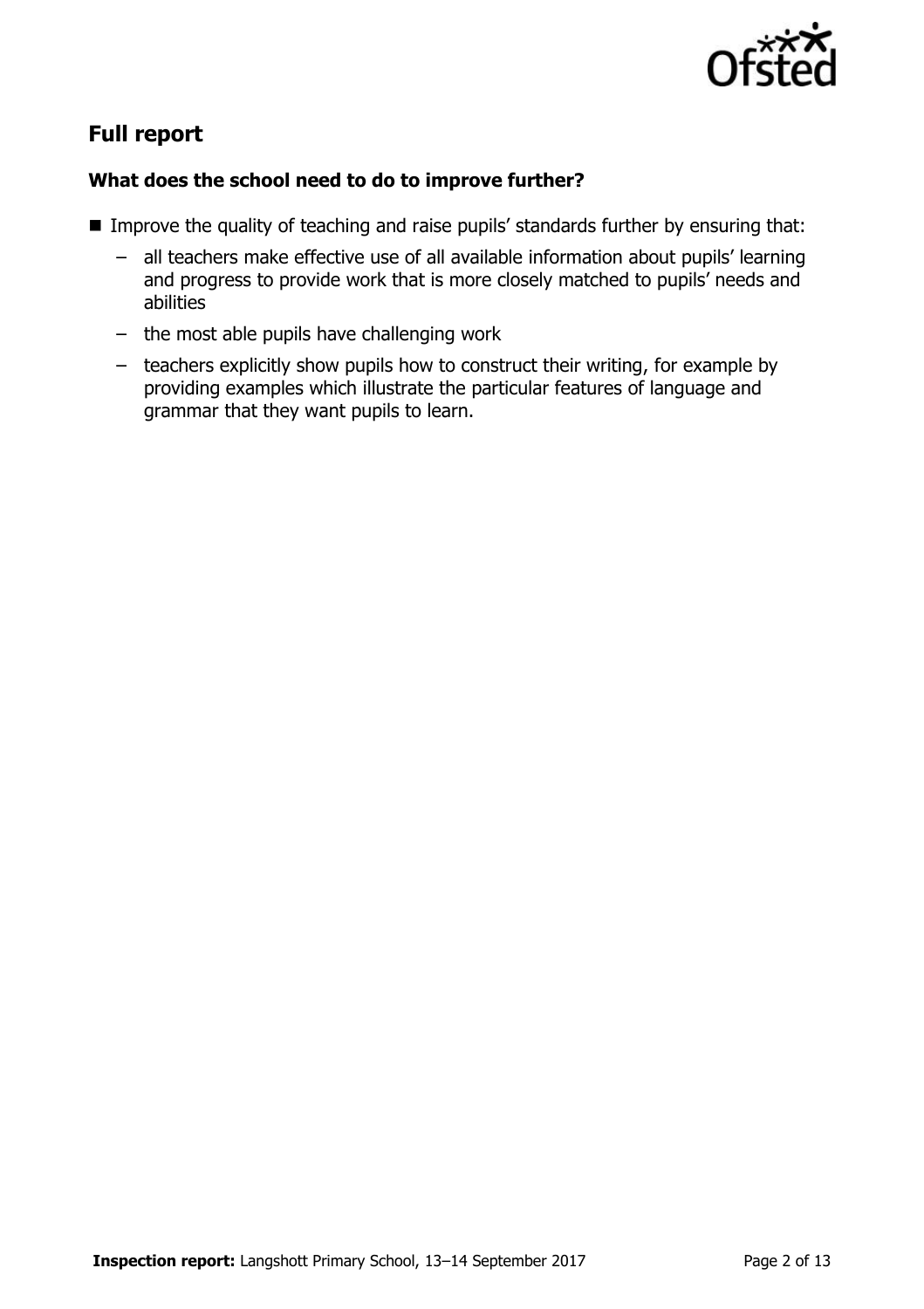

# **Inspection judgements**

#### **Effectiveness of leadership and management Constanding**

- 'Learning, Pride, Success' are the core values that underpin the work of the school. Leaders have established a culture of learning in which staff and pupils are encouraged to take risks. Consequently, the quality of teaching is continually improving and pupils achieve well across all year groups.
- Leaders and governors are highly ambitious and have high expectations for pupils and themselves. They are rigorous in their analysis of the school's performance and take immediate steps to tackle weaknesses. They have ensured a smooth transition from infant to primary school while introducing a new national curriculum and new statutory assessment systems.
- Leaders are reflective and are constantly reviewing and evaluating the work of the school to develop practice further. They work in close cooperation with staff and governors and have created a strong team of professionals who have excellent capacity to improve.
- There is an extremely positive ethos within the school. Staff work exceptionally well together and are highly motivated. They respond positively to the high expectations of leaders because they feel respected and valued. They fully understand their role within the team and so make a highly positive contribution to the development of the school.
- Through a planned programme of training and support, leaders have ensured that new staff quickly embrace the ethos and culture of the school. Consequently, all staff have a shared understanding of what the school is aiming to achieve and the part they have to play in its success.
- Central to the success of leadership is the quality of coaching and mentoring. Teachers are encouraged to share their skills and improve the quality of their work. They visit other schools and attend courses to help them to become better teachers. Leaders visit classrooms formally as well as informally and they provide feedback so teachers' skills are constantly refreshed.
- Systems to manage teachers' performance are rigorous. All teachers have targets that are closely linked to the outcomes pupils achieve. Leaders act decisively to tackle underperformance.
- Subject leaders are highly trained and provide high-quality support to their colleagues. This has brought about rapid improvements to pupils' learning and progress in reading, writing and mathematics. Teachers are becoming confident in teaching to the demands of the new curriculum.
- School leaders are constantly checking on pupils' progress. They introduced a new system of recording pupils' progress so they know exactly which groups of pupils are not doing as well as they should. For example, they know that more needs to be done to accelerate the progress of the most able pupils and have put into place actions to address this. However, it is too early to see the impact of these changes in practice on pupils' outcomes.
- $\blacksquare$  One of the strengths of the school is the way in which teachers provide rich learning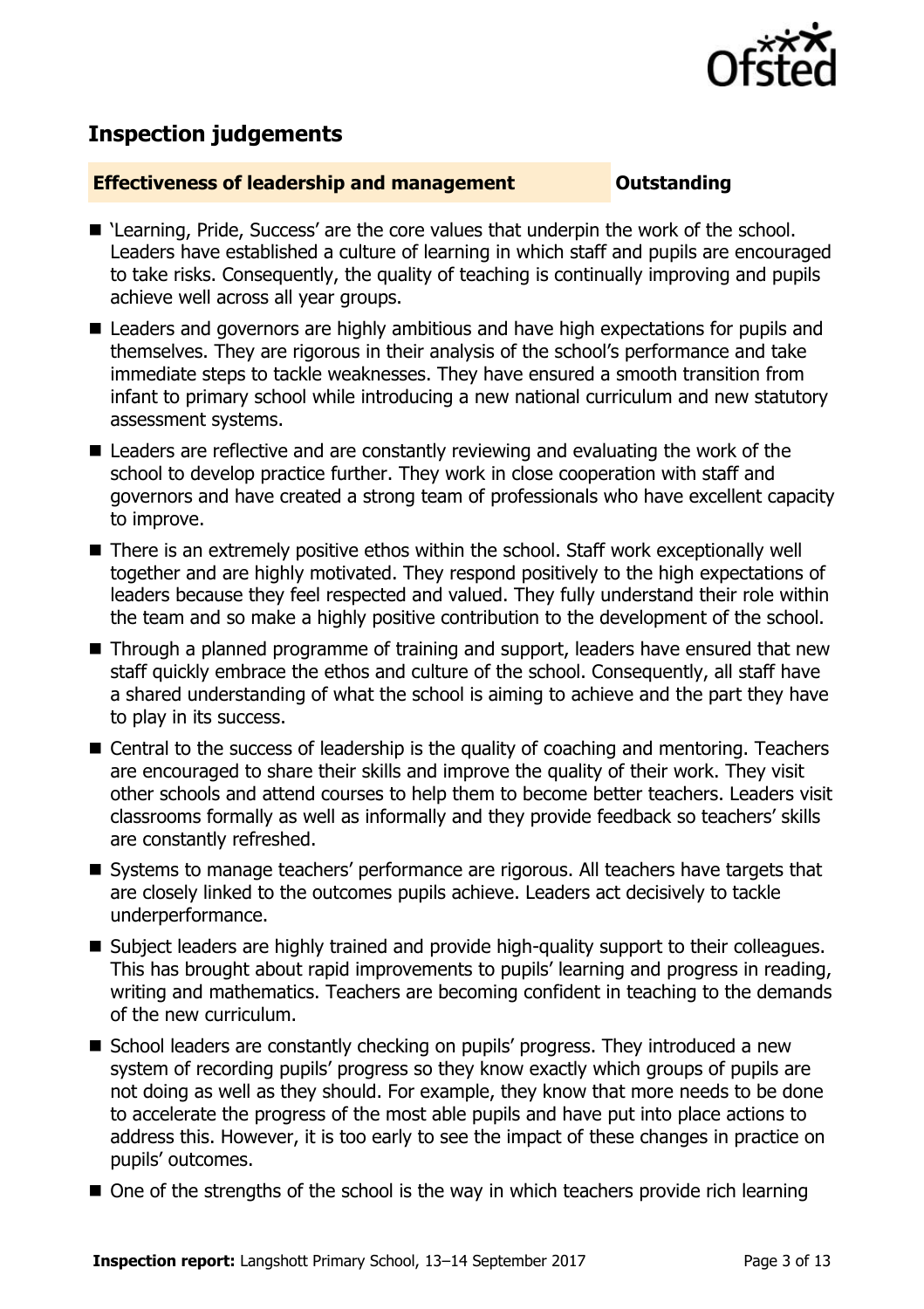

experiences to capture pupils' interest. During the inspection, pupils were taking part in a local history week. This provided plenty of opportunities for pupils to use literacy, numeracy and artistic skills across the curriculum. This experience also enhanced pupils' understanding of British values, including democracy, tolerance and respect for others.

- $\blacksquare$  Pupils take part in a wide range of sporting activities, many of which have been introduced through the careful use of the primary sport premium. Some of the funding has been used to employ a specialist sports coach who works alongside teachers to improve their skills. Some has been spent providing additional sporting equipment as well as meeting the cost of transporting pupils to local competitions.
- $\blacksquare$  School leaders have reviewed the way in which the additional funding is used to support disadvantaged pupils. Each disadvantaged pupil has a specific plan identifying their barriers to learning and the actions staff are taking to support them. This has benefited this group of pupils so that they achieve equally as well as, or better than, other pupils.
- Pupils who have special educational needs and/or disabilities make good progress. This is because the special needs funding is targeted to ensure that the support they receive meets their specific learning needs. Some of the funding has been used to appoint specialist staff who provide support in class and some is spent on specialist resources to help pupils to overcome their difficulties.
- The majority of parents who responded to the online survey and made free-text comments were highly positive about the school's leadership and management. This is reflected in the comment of one parent who wrote: 'The leadership is very clear and impressive and continually striving for improvement. I would not hesitate to recommend this school and I am happy my son attends.'

### **Governance of the school**

- Governors are highly ambitious for the school and rightly proud of their role in overseeing its expansion. They have worked closely with leaders to recruit high-quality staff to take on new roles as the school has grown. Governors have supported the transition to the new leadership structure to accommodate the increased needs of a larger school. During the inspection, a group of governors helped the early years team to set up the classrooms in preparation for the new intake of Reception children.
- Governors regularly visit school formally as well as informally and so they see for themselves how well the school is led and managed. They work in close cooperation with staff at all levels by gathering information at meetings and by analysing reports provided by subject leaders. Minutes from governors' meetings show that they provide a high level of professional challenge to leaders, holding them to account for the quality of education.
- Governors have an exceptionally good understanding of the school's strengths and weaknesses. The headteacher provides them with extensive and comprehensive information about the school's performance. This enables governors to ask pertinent questions that enable them to fully understand how well pupils are learning. Governors are very well organised and ensure that all statutory policies and procedures are reviewed and evaluated at the right time. They keep a close track of finances and other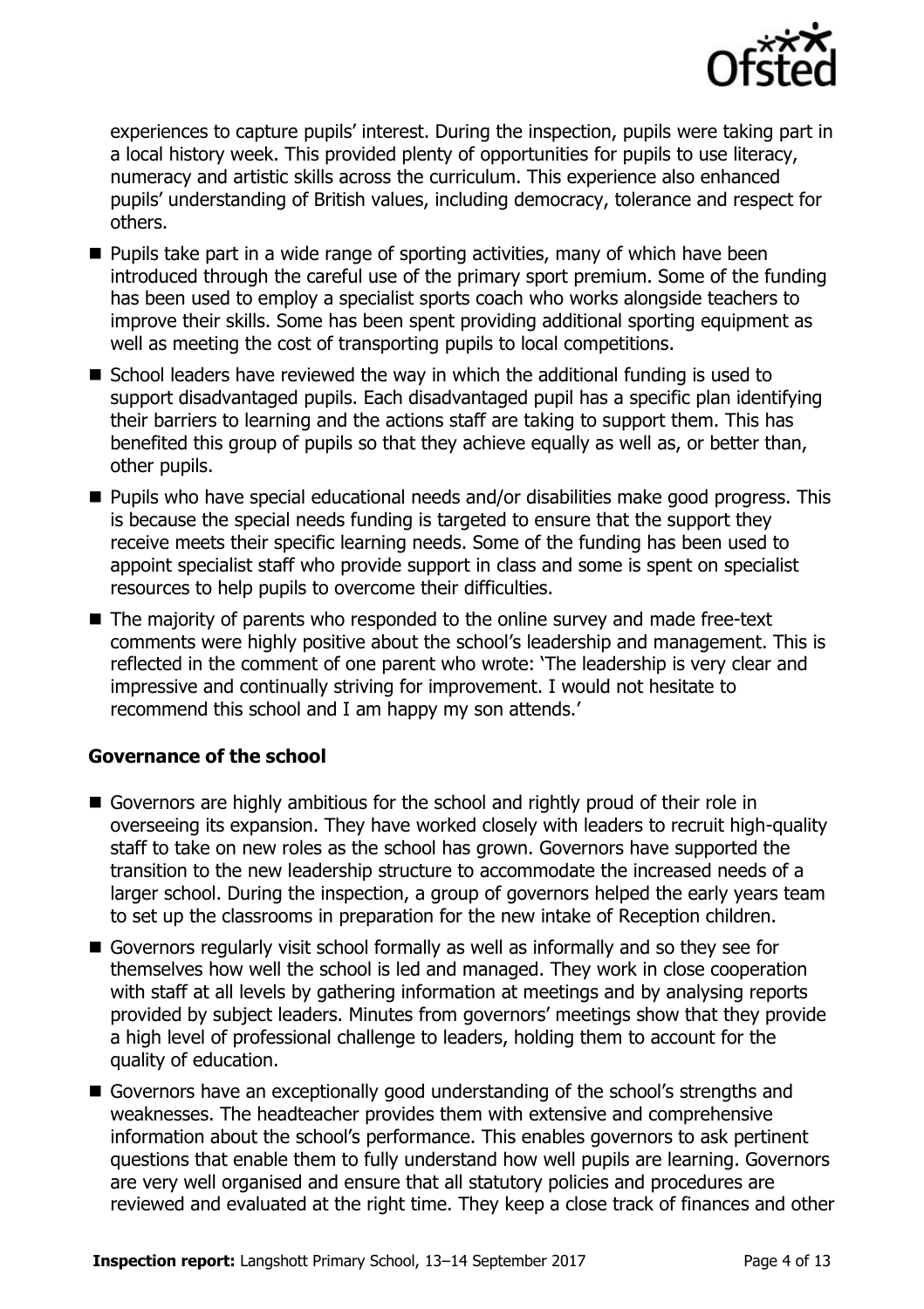

aspects of the school's work.

### **Safeguarding**

- The arrangements for safeguarding are effective. Safeguarding pupils is given very high priority by staff and by governors. All staff have received comprehensive training that prepares them to identify when a child may be at risk from harm. All policies and procedures are completely up to date and are reviewed regularly. All adults who visit the school are carefully checked and governors have been trained to ensure that as new staff are appointed, the appropriate checks on their suitability to work with children have been made. Adults take pupils' concerns seriously and consequently pupils trust adults to look after them and so they feel safe in school. Leaders work very effectively with outside agencies to ensure that those pupils who are at risk from harm receive appropriate support in a timely way.
- Staff are very aware of the potential dangers associated with modern technology and have taught pupils about the need to be cautious when using tablets, smart phones and computers. Leaders have created a culture within school that ensures that all staff are highly diligent and understand their moral as well as legal role to keep pupils safe.

#### **Quality of teaching, learning and assessment Good**

- The quality of teaching, learning and assessment is good and enables most pupils to achieve well across the school.
- $\blacksquare$  One of the strengths of teaching is the warm relationships that have already been established in classrooms. Pupils respect their teachers and are keen to contribute in class. Pupils listen carefully to each other and to teachers and so there is a very positive climate for learning. Pupils are confident in sharing their thoughts and ideas and enjoy responding to teachers' challenging questions.
- Teachers plan imaginative activities that inspire pupils and help them to learn. For example, in Year 6 pupils had visited a pill box and followed up this visit with a role play activity in which they acted out being home guards in the Second World War. This was especially effective in stimulating pupils' imaginations in preparation for writing, as well as helping them to gain insight into different aspects of life during wartime in Britain.
- Teachers are particularly skilled in asking questions that make pupils think. They probe pupils' understanding and so deepen their learning. Teachers also ask questions that explore pupils' misunderstandings and so help them to progress.
- Teaching is carefully adapted to meet the needs of pupils who have special educational needs and/or disabilities. These pupils usually receive additional help from skilled teaching assistants who break the activities into smaller steps. Consequently, these pupils achieve particularly well.
- Staff provide high-quality support for disadvantaged pupils and those who are vulnerable. These pupils have individual learning plans that identify their specific difficulties. Actions are then taken to address their needs, sometimes with the help of external professionals. Trained teaching assistants provide support for disadvantaged pupils in classrooms. This helps to build their confidence and learn equally as well as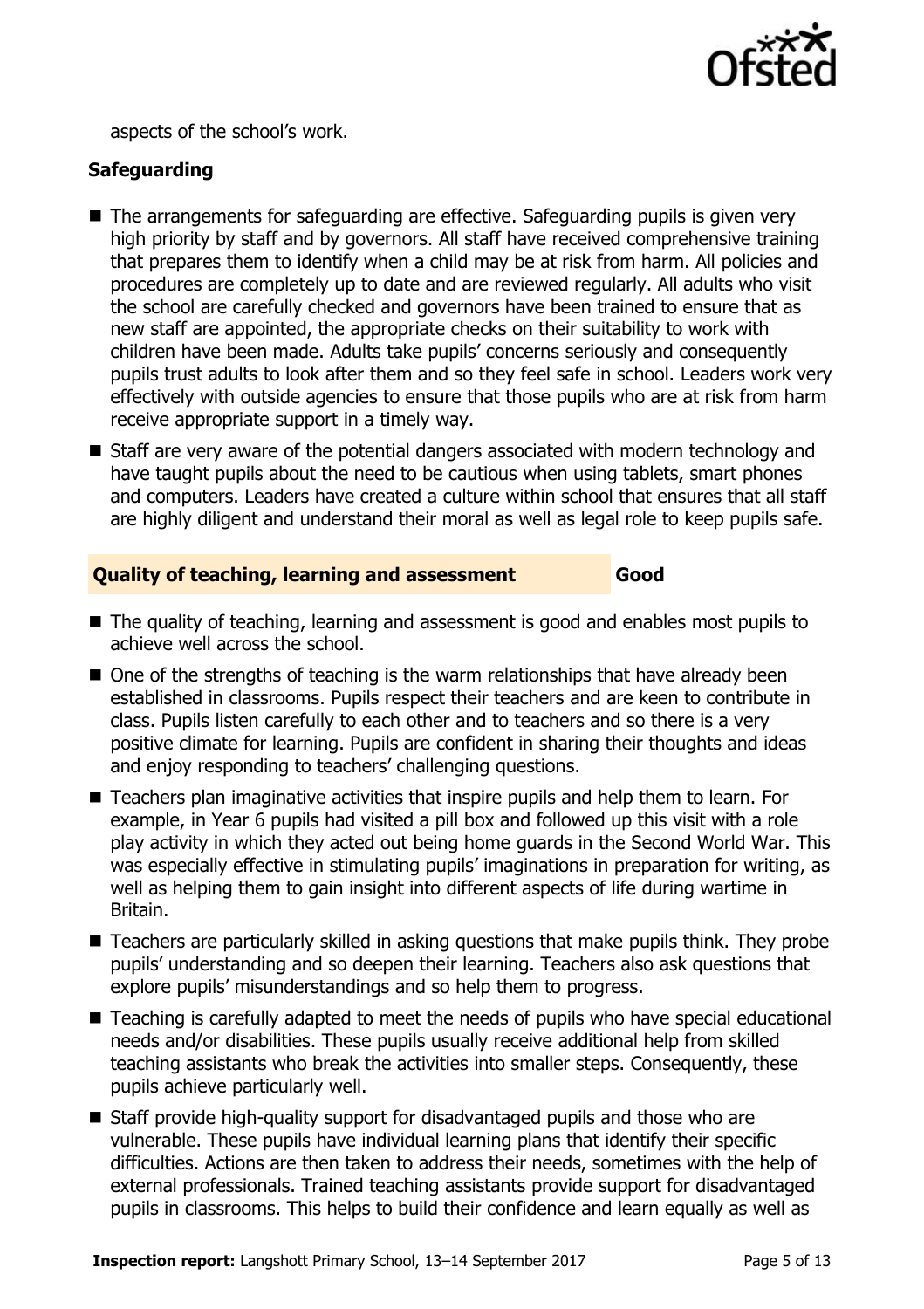

other pupils.

- There are times when the work provided for pupils, particularly those who are most able, is too easy. This is because teachers do not make enough use of all available information when pupils change year groups. In some classes, pupils completed work that they had already done in their previous year group.
- The pace of learning is sometimes too slow. This is because teachers do not routinely plan work that meets the needs of the different groups of pupils. This is most noticeable during the introduction to the lesson when all pupils have to listen to the teacher. Consequently, the most able pupils find the activities too easy and the least able pupils find the work is too hard.
- Although some teachers make creative use of resources to stimulate pupils' imaginations, this does not happen consistently across the school. In some classes, teachers do not provide pupils with enough help and support to help them to construct their writing. Consequently, pupils do not have a clear enough idea of how to write their sentences using correct spelling, grammar and punctuation.

#### **Personal development, behaviour and welfare <b>COUTS** Outstanding

#### **Personal development and welfare**

- The school's work to promote pupils' personal development and welfare is outstanding. Pupils are provided with a very high quality of care and support and consequently they feel very safe in school. They say that staff listen to them and take their concerns seriously. Pupils feel very confident that adults in school have their best interests at heart.
- **Pupils are happy and enjoy school. They are very proud of their school and take on an** increasing range of responsibilities as they get older. Year 6 pupils are particularly pleased to be the school's first cohort in this year group, and know that the expectations for their attitudes and behaviour are high.
- The school promotes pupils' spiritual, moral, cultural and social development very effectively. Pupils are thoughtful, have an excellent understanding of right and wrong and show respect and consideration for the thoughts, beliefs and ideas of others. Staff encourage pupils to reflect on their learning so they develop highly positive attitudes to learning. For example, pupils know they have to be reflective and resilient and that they do not always get it right first time.
- **Pupils know that everyone is different and enjoy the opportunities they have to work** and play alongside those from backgrounds different to their own. They say that staff treat all pupils equally and that discrimination on any grounds is not tolerated. They appreciate the rich diversity of the school community.
- **Pupils know how to keep themselves safe and have an excellent understanding of how** to stay safe when using modern technology. They learn about dangers associated with tobacco and that some substances and non-medicinal drugs may be harmful.
- $\blacksquare$  Pupils know about different forms of bullying but they are adamant that it rarely happens in school. They have full confidence that staff will take immediate action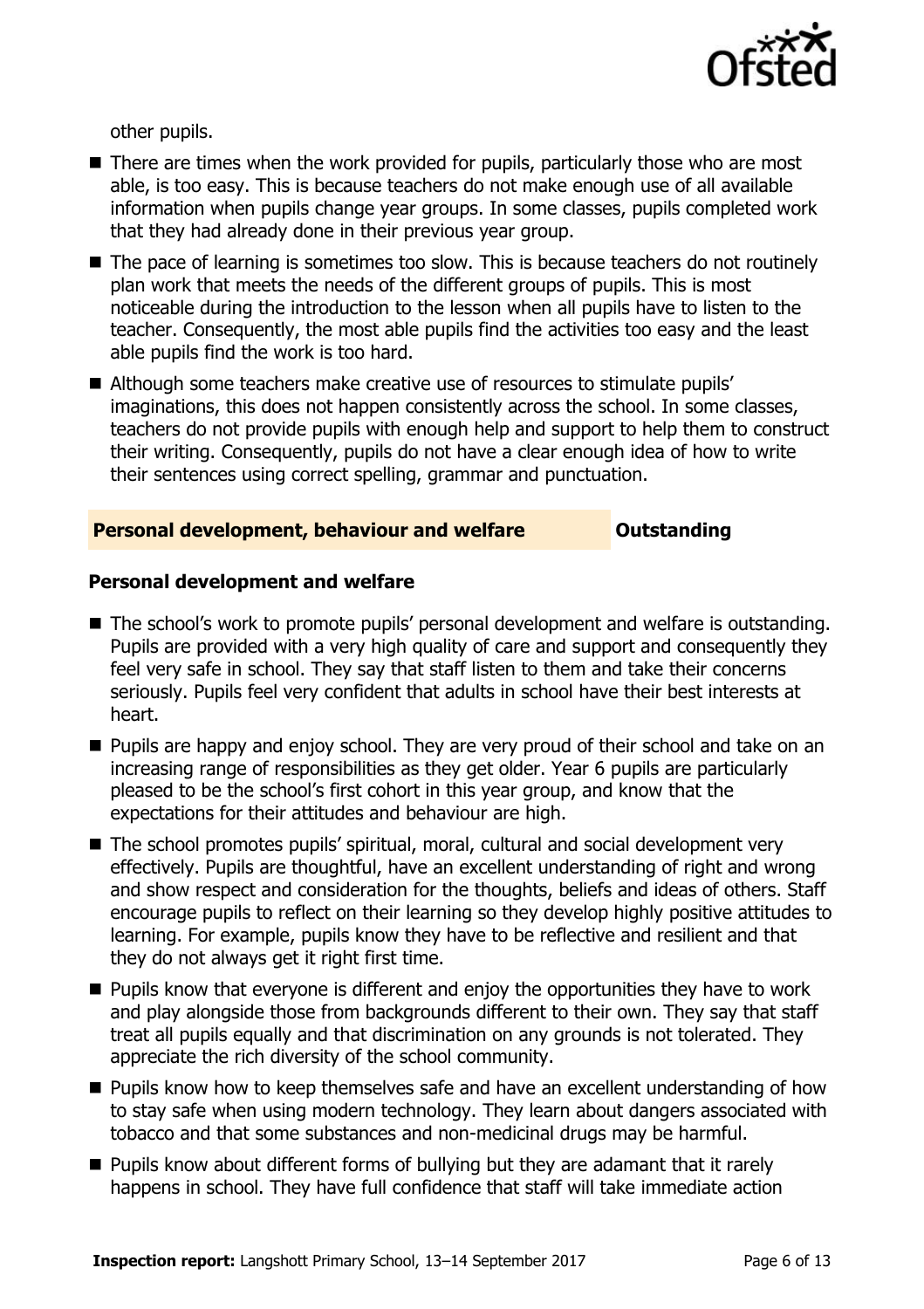

should any incident arise.

■ Parents who responded to the survey or who made free-text comments agreed that the school provides a high quality of care for pupils. One parent wrote: 'The school atmosphere is both lively and comfortable for the children who are encouraged to try new things. The culture of respect and resilience builds character and habits that will serve them well throughout their lives.'

#### **Behaviour**

- The behaviour of pupils is outstanding. Pupils conduct themselves exceptionally well both in class and when moving around the school. As a result, the school provides a very calm and settled environment for learning. The breakfast club provides pupils with a healthy and nutritious start to the school day.
- Throughout the school, pupils' behaviour is impeccable. They are friendly and polite to each other and to adults. They hold doors open and show good manners to each other, listening and taking turns in conversation. The school's records relating to behaviour show few serious incidents and all necessary steps being taken to resolve problems quickly. There have been few exclusions in recent years.
- **E** Lessons are rarely disrupted by poor behaviour. Staff have very high expectations for pupils' behaviour and all apply the school's behaviour policy consistently. Consequently, pupils know and understand what is expected of them and behave accordingly. The large majority of parents who responded to the online survey agreed that pupils' behaviour was very well managed. Governors described pupils' behaviour as 'impeccable'.
- Pupils' attendance is above average. School leaders have worked with pupils and parents to encourage good attendance. They have been particularly successful in improving rates of attendance for disadvantaged pupils so that it is now the same as the national average.

#### **Outcomes for pupils Good Good**

- Information provided by the school as well as work seen in pupils' books shows that pupils currently in school, including disadvantaged pupils, make good progress across a range of subjects.
- The proportion of pupils reaching the expected standard in the phonics screening check at the end of Year 1 has increased year on year and is now above average. Disadvantaged pupils achieve equally as well as other pupils.
- In the national assessments at the end of key stage 1 in 2016, the proportion of pupils reaching and exceeding the expected standard in reading and writing was above average. It was below average in mathematics. Owing to actions taken by school leaders, attainment in mathematics improved substantially in 2017, with 90% of pupils reaching or exceeding the expected standard.
- Disadvantaged pupils and those who have special educational needs and/or disabilities make good progress in a range of subjects. Some, particularly those with low starting points, make rapid progress because extra help and support are targeted at their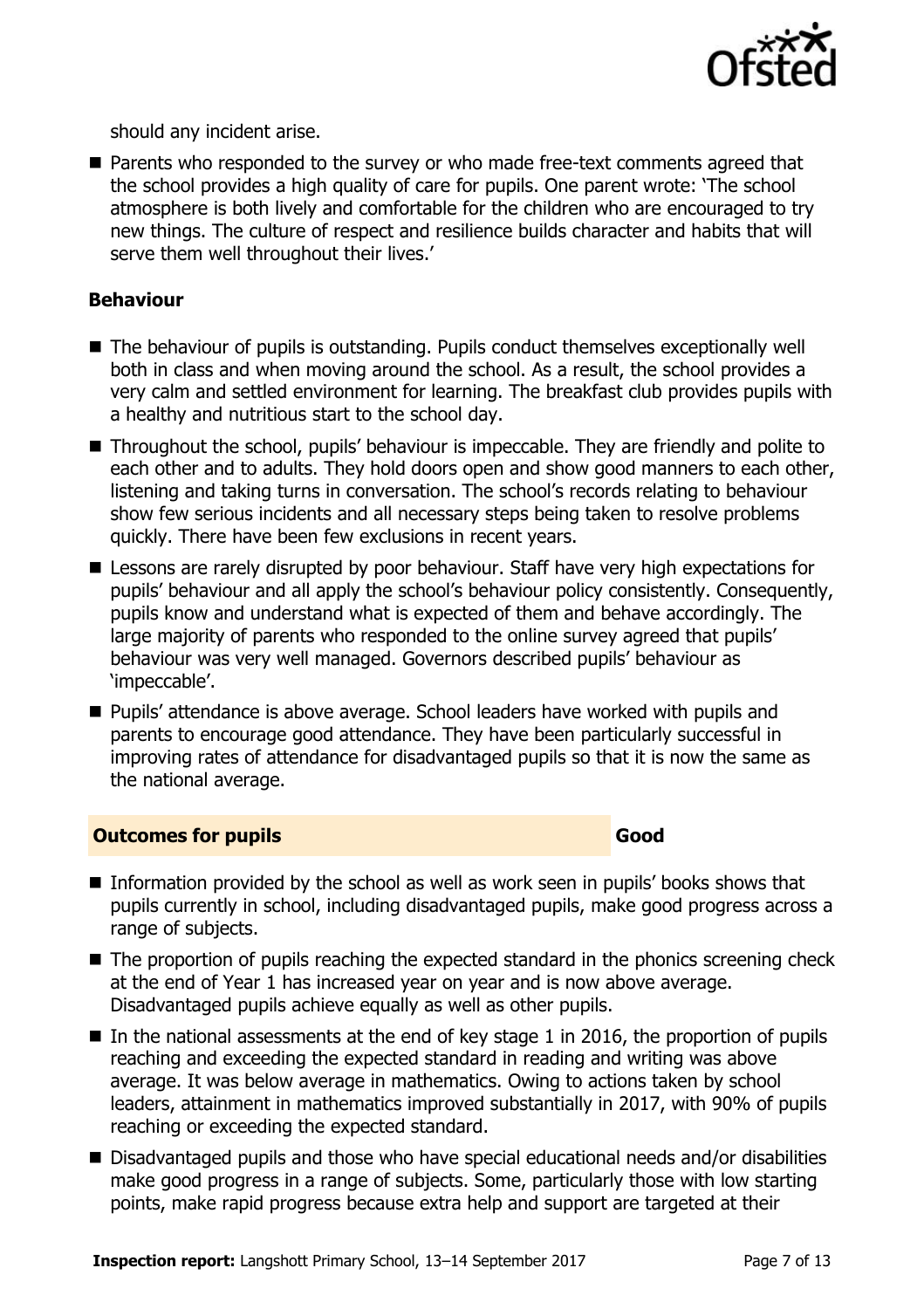

specific learning needs. The most able disadvantaged pupils achieve equally as well as other pupils.

- **Pupils make good progress in reading so that by the beginning of Year 6, they have** developed positive attitudes and have a range of skills that they draw upon to read unfamiliar texts. They respond to questions about their books in a thoughtful and mature manner. One pupil said, 'I really love reading.'
- The most able pupils do not always make as much progress as they could. This is because the work provided for them is sometimes too easy and does not offer enough challenge.
- **Pupils' progress in writing is slower than in reading and mathematics. This is because** they do not have enough practical help and support at an early enough stage. Some pupils still struggle with spelling and punctuation, and some teachers' expectations for what pupils can do are not high enough.

#### **Early years provision CONSTANDING TO A RESEARCH CONSTANDING TO A RESEARCH CONSTANDING TO A RESEARCH CONSTANDING TO A RESEARCH CONSTANDING TO A RESEARCH CONSTANDING TO A RESEARCH CONSTANDING TO A RESEARCH CONSTANDING TO**

- At the time of the inspection, children had not yet started school owing to a delay in completing the building work. Inspectors therefore spent time looking at children's books and learning journeys from the previous year and they held discussions with Reception staff. They also visited the learning environment that staff had set up in preparation for the children's arrival the following week. Inspectors took into account the assessment information recorded by the school.
- Information from children's work and assessment information shows that children get off to an exceptional start in the Reception classes and are very well prepared for Year 1. They make outstanding progress so that they have skills that are beyond those typically found for children of their age. This is reflected in the high number of children who have reached a good level of development.
- Leaders use part of the pupil premium funding to provide disadvantaged children with a high level of support when starting school. This helps them to settle quickly and become confident learners. As a result, disadvantaged children make strong progress and attain in line with their peers.
- The rapid progress seen in children's books from the previous year points to outstanding teaching in the early years. Staff plan exciting activities in the delightful learning environment, which includes a woodland setting. The classrooms are bright, attractive and well furnished, with good-quality equipment, toys and books. All areas, including the outdoor area and woodland area, are used extensively for children to learn and play.
- One of the strengths of the early years provision is the planned programme that takes place before children start school. Staff make home visits and they take photographs to help children to become familiar with and settle into their classrooms. Children visit their new setting and meet staff. They start school in groups so their experience is not too overwhelming. Staff provide a very high quality of care to help children to feel safe and secure.
- The success of the early years is largely due to the highly effective leader. He has an excellent understanding of how young children learn and develop, and he is passionate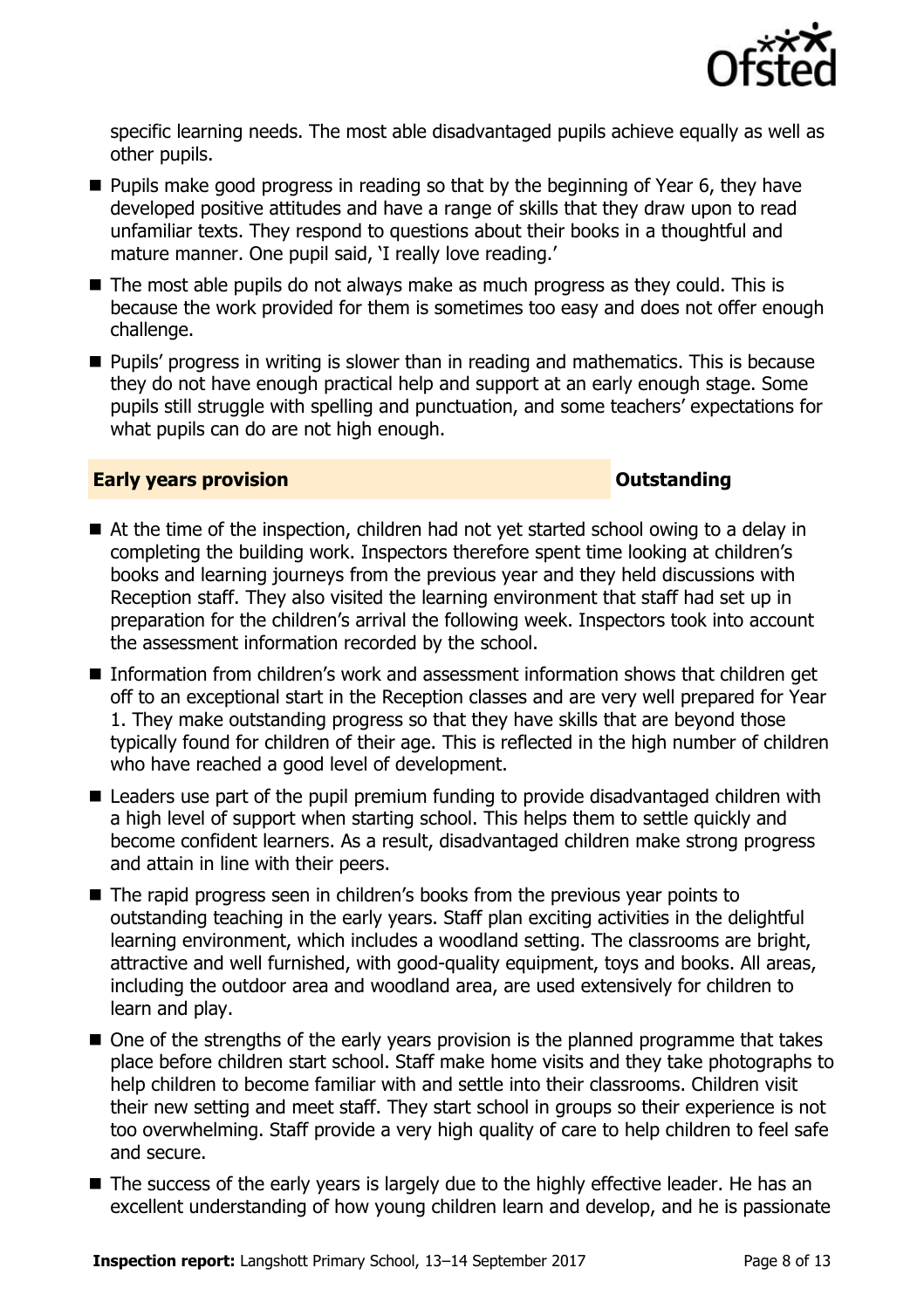

and enthusiastic. He leads a highly committed team of teachers and support staff who share his drive and ambition. Staff work closely as a team and involve governors in their activities. Consequently, governors are very well informed about the quality of provision in the early years.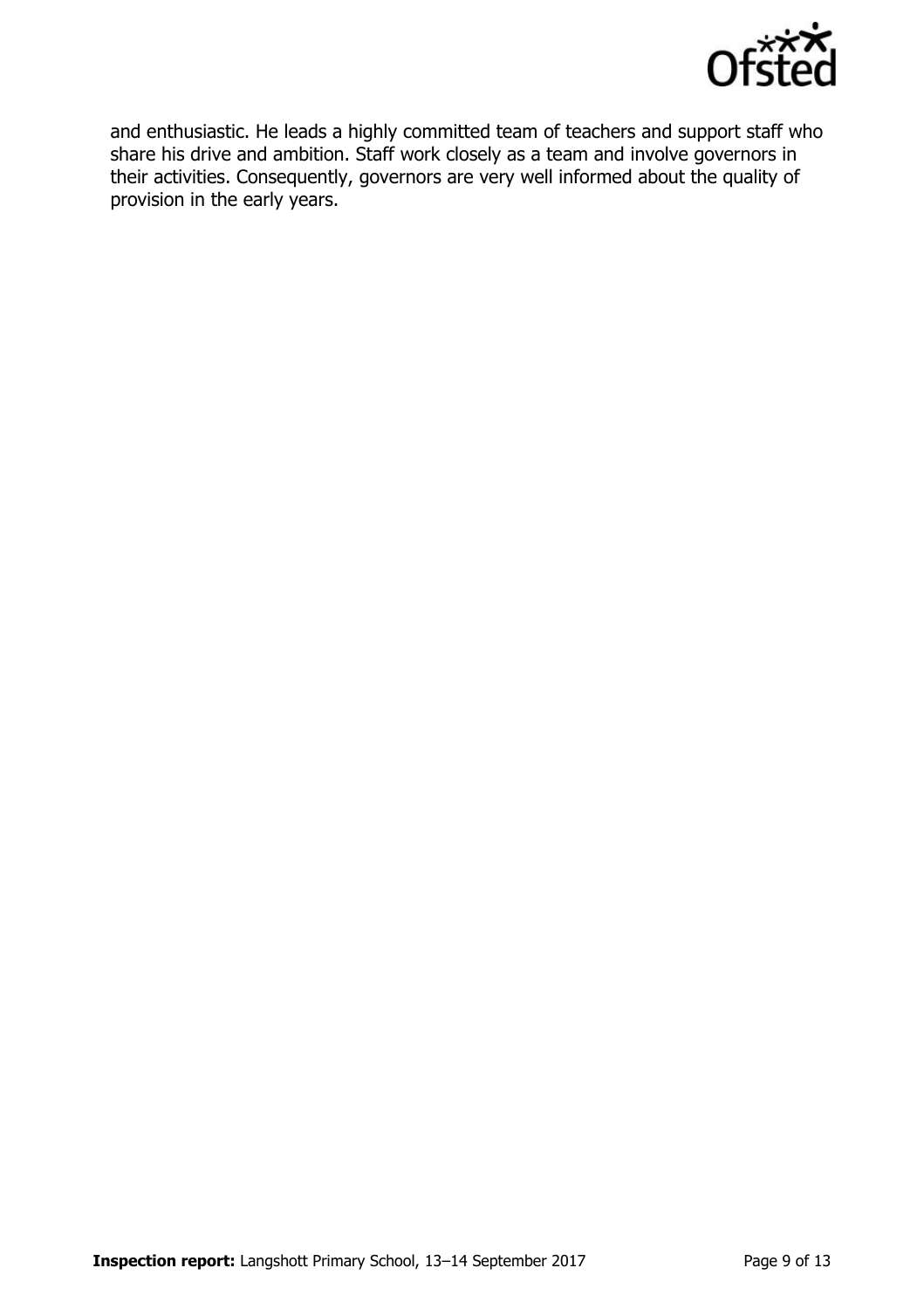

# **School details**

| Unique reference number | 125104   |
|-------------------------|----------|
| Local authority         | Surrey   |
| Inspection number       | 10036929 |

This inspection of the school was carried out under section 5 of the Education Act 2005.

| Type of school                      | Primary                      |
|-------------------------------------|------------------------------|
| School category                     | Community                    |
| Age range of pupils                 | 4 to 11                      |
| Gender of pupils                    | Mixed                        |
| Number of pupils on the school roll | 403                          |
| Appropriate authority               | The governing body           |
| Chair                               | <b>Claire Creed</b>          |
| <b>Headteacher</b>                  | Sarah Mackintosh             |
| Telephone number                    | 01293 776341                 |
| Website                             | www.langshott-surrey.co.uk   |
| <b>Email address</b>                | info@langshott.surrey.sch.uk |
| Date of previous inspection         | 28 November 2011             |

### **Information about this school**

- The school meets requirements on the publication of specified information on its website.
- The school is much larger than most primary schools and there is provision for children in the early years in two Reception classes.
- The school has undergone a substantial change since the previous inspection when it was an infant school catering for pupils aged four to seven. In September 2014, it developed into a primary school admitting pupils into Year 3. It became a fully-fledged primary school in September 2017, with the first cohort of Year 6 pupils.
- In addition to an extensive building programme to accommodate the increase in pupil numbers, there has also been a considerable change to the staff team. The large majority of staff have joined the school since the previous inspection and the leadership team has undergone a complete restructure. The headteacher joined the school in November 2014 and the deputy headteacher joined the school the following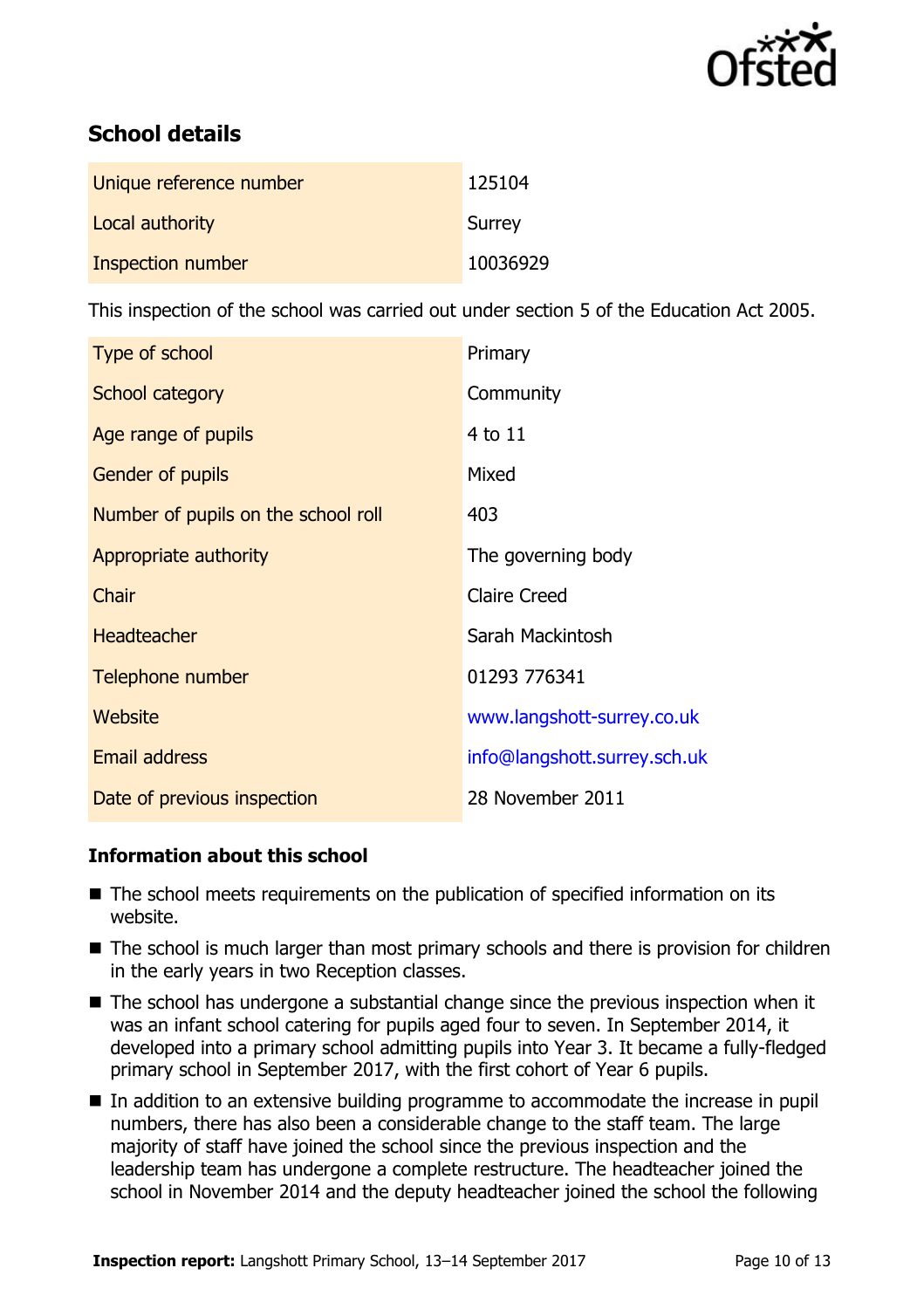

year.

- The large majority of pupils are of White British heritage and few speak English as an additional language. A lower than usual number of pupils are eligible for the pupil premium funding.
- The proportion of pupils who have special educational needs and/or disabilities is lower than usual.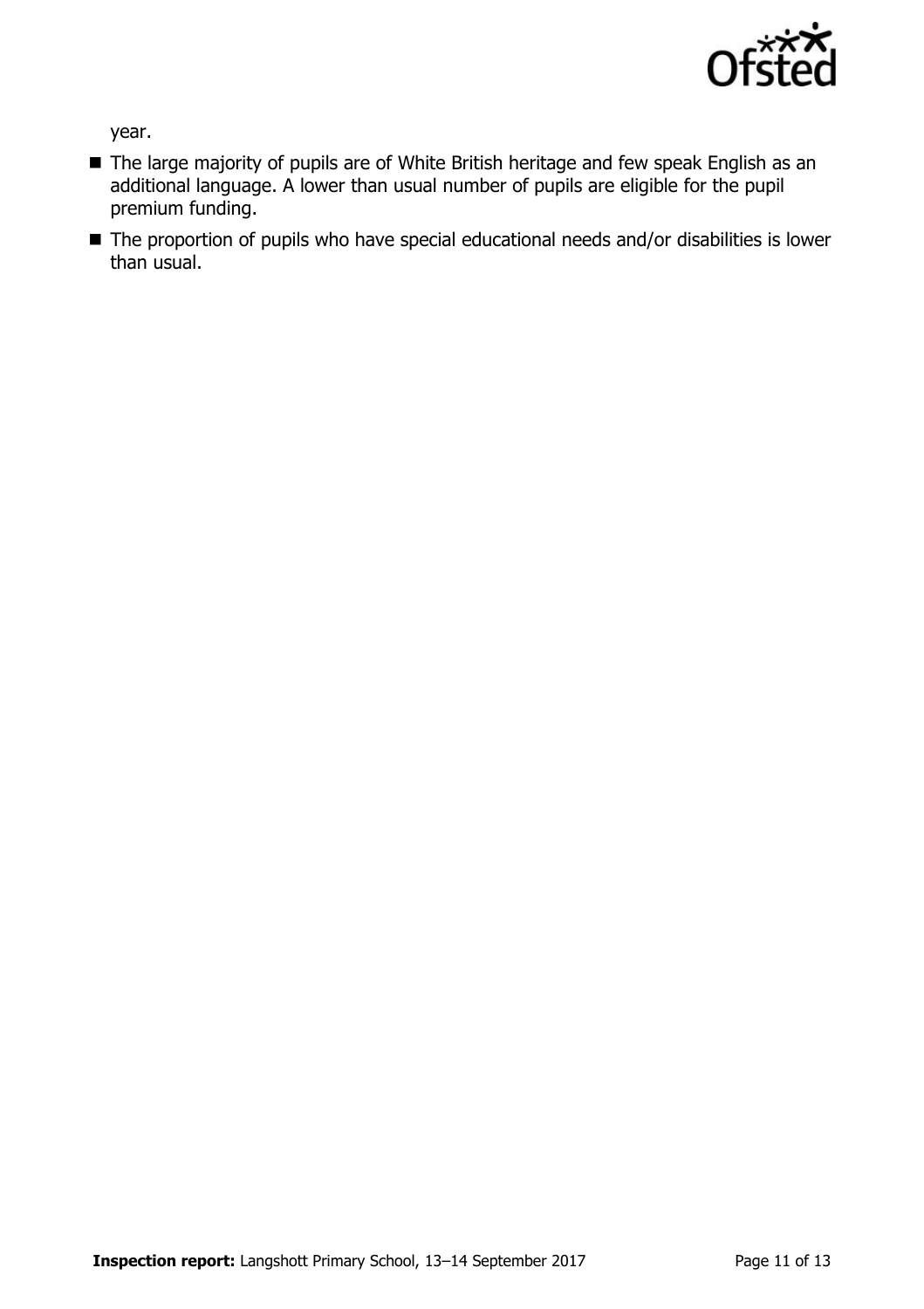

# **Information about this inspection**

- **Inspectors observed pupils working in 22 lessons or parts of lessons, most of which** were jointly observed with school leaders. They attended a singing assembly and they listened to pupils reading in Year 2 and Year 6. Inspectors looked at work in pupils' books from the previous year.
- Meetings were held with school leaders, teachers and groups of pupils. The lead inspector met with four governors, including the chair of the governing body and she held a telephone discussion with a representative from the local authority.
- Among the documents scrutinised were school development plans, minutes from governors' meetings and information relating to pupils' learning and progress. Inspectors also looked at documents relating to pupils' behaviour and attendance as well as information showing how the school keeps pupils safe.
- $\blacksquare$  The views of parents were taken into account by analysing the 71 responses to the online survey, Parent View. Inspectors also met informally with parents during the inspection. The views of staff were taken into account by analysing the 36 responses to the staff survey.

#### **Inspection team**

| Joy Considine, lead inspector | Ofsted Inspector        |
|-------------------------------|-------------------------|
| <b>Peter Dunmall</b>          | Ofsted Inspector        |
| <b>Graham Chisnell</b>        | <b>Ofsted Inspector</b> |